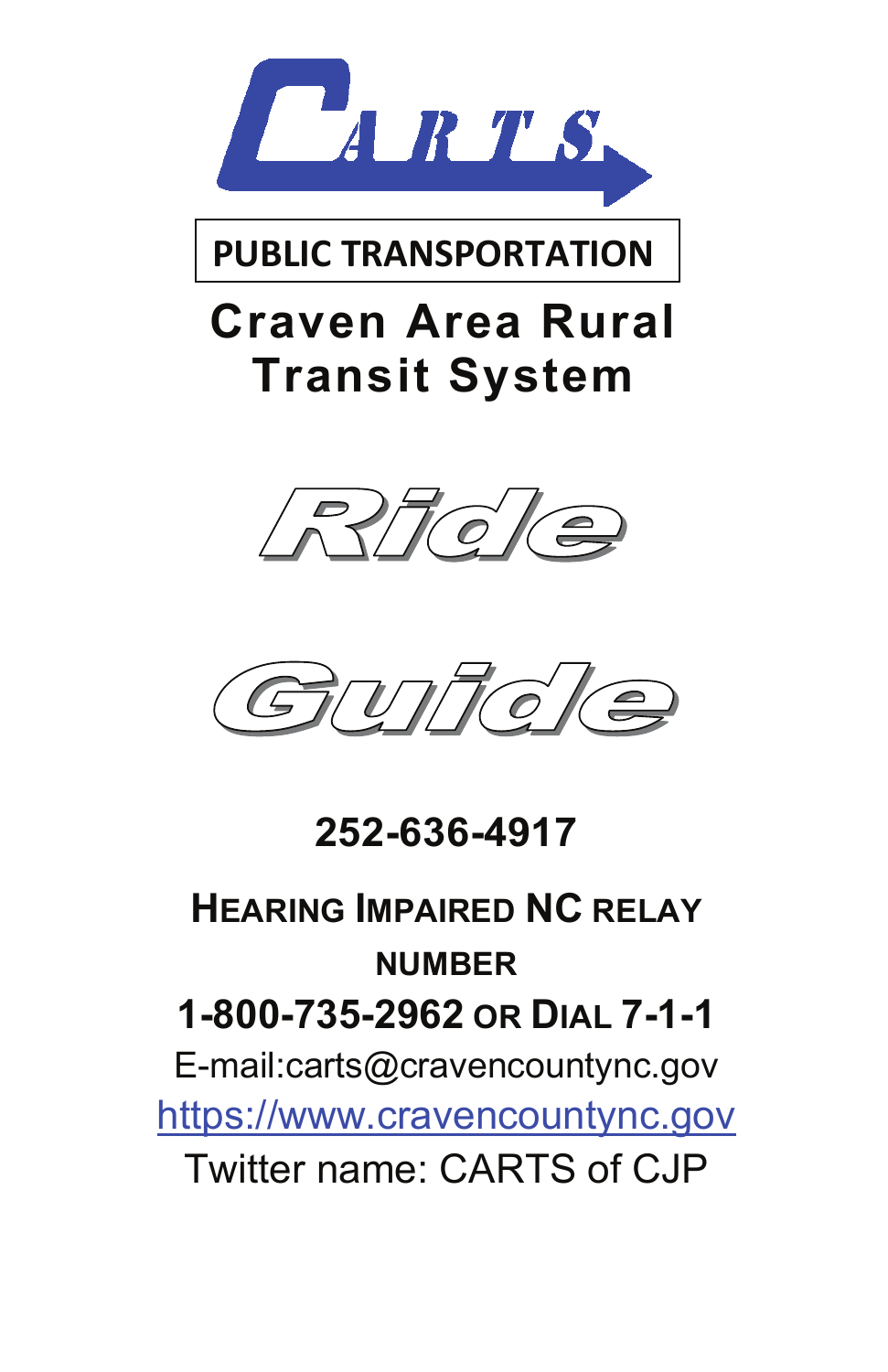CARTS Transportation provides services to the residences of:

## **Craven, Jones and Pamlico Counties**

Transportation services are all provided on a shared-ride basis to maximize funding and resources.

## **Please read and follow these guidelines, to help make your transportation experience the best it can be.**

CARTS offers lift-equipped vehicles for individuals needing accessibility assistance.

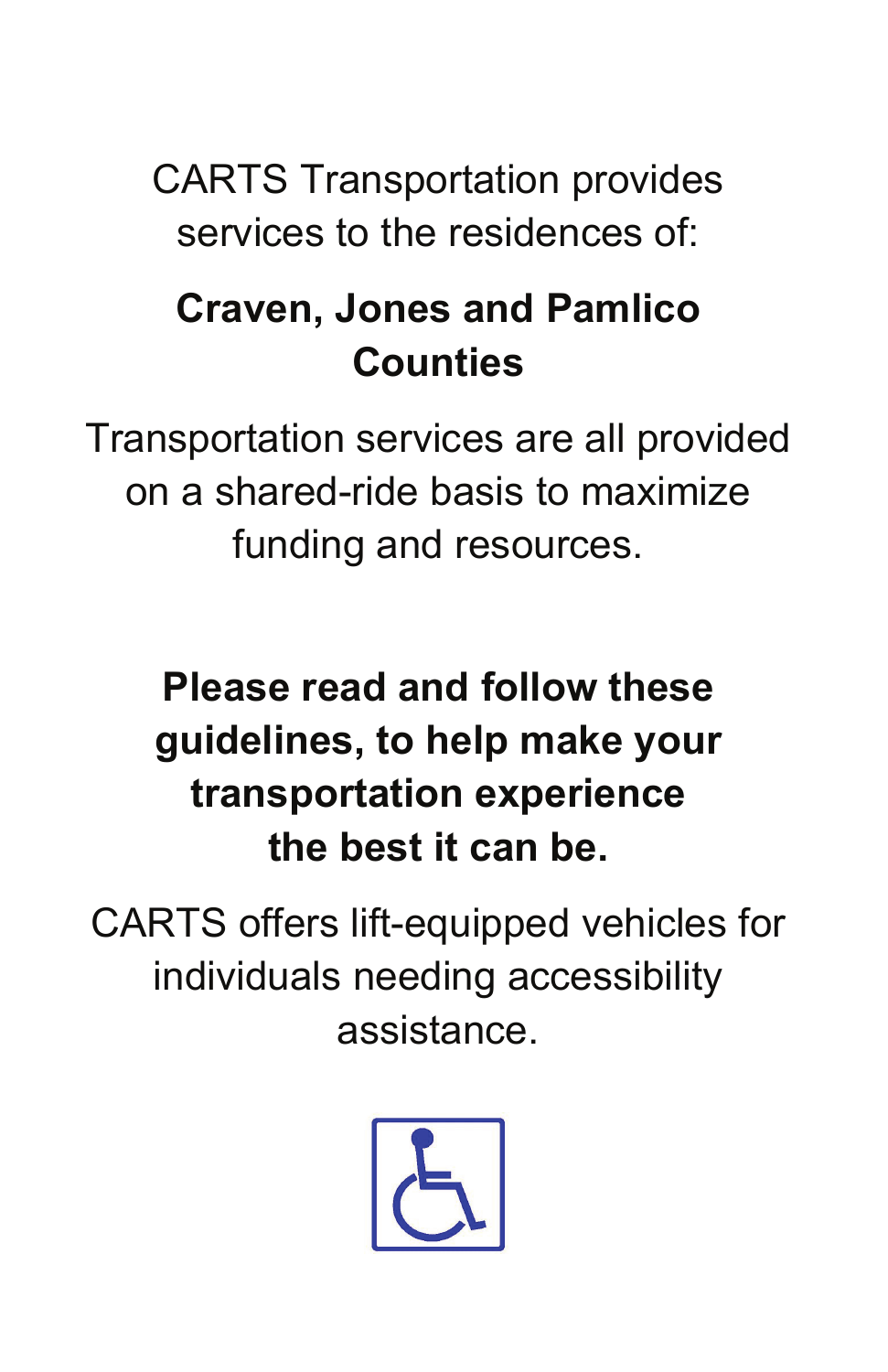Services are provided Monday through Friday except certain Holidays.

Please call the CARTS Office between 7:15 AM and 5:15 PM

for available trip hours and fare information.

252-636-4917

Hearing Impaired customers may call NC relay number

1-800-735-2962 or Dial 7-1-1

To file Complaint/Comments please contact:

CARTS Director

2822 Neuse Blvd, New Bern NC 28562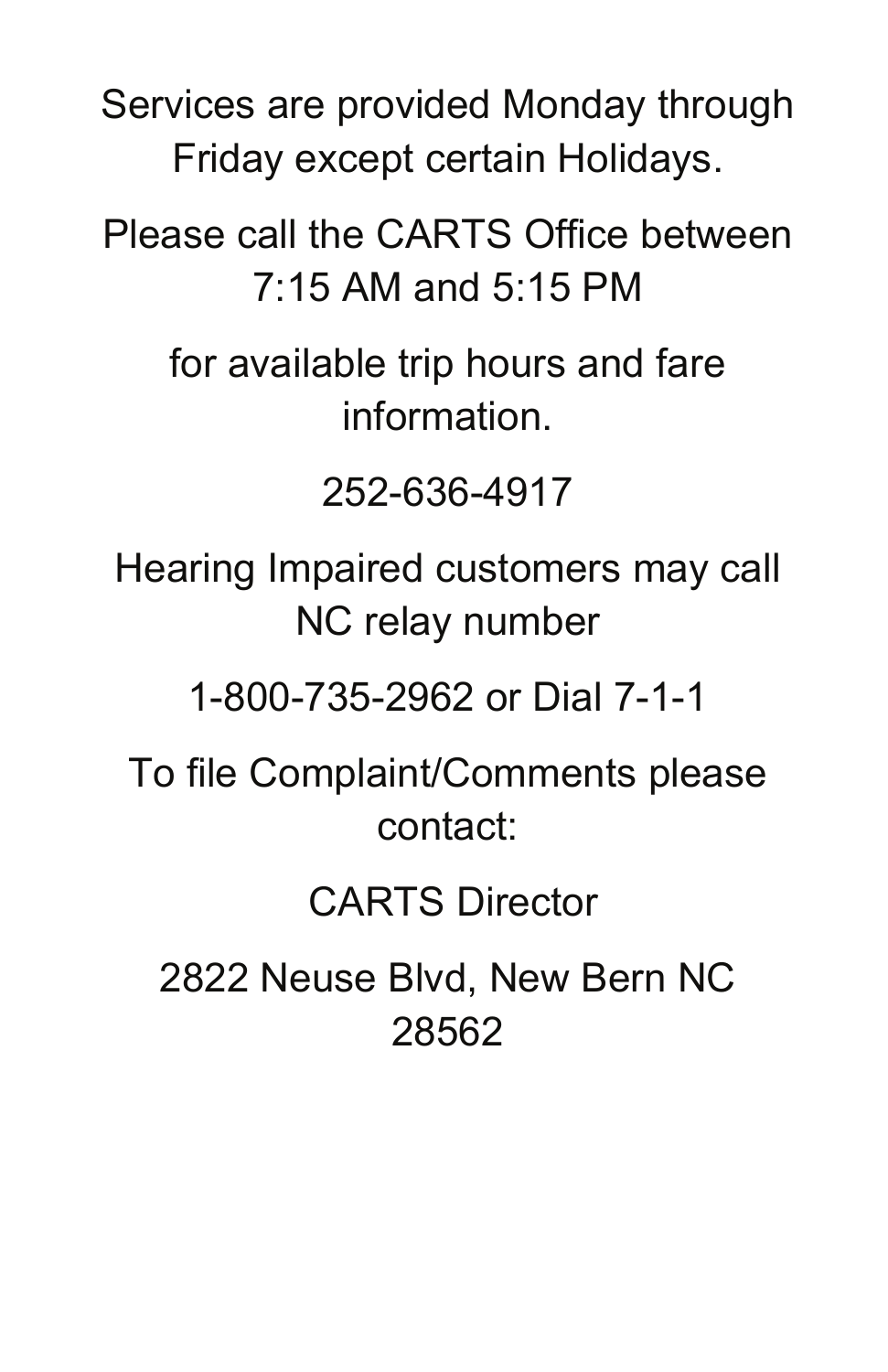# **CARTS TRANSPORTATION PROVIDES SHARED-RIDE SERVICES FOR:**

#### **GENERAL TRIPS**

The general public can use CARTS Transportation services for shopping, bill paying, going to and from work, and other trips.

#### **MEDICAL TRIPS**

CARTS passengers can ride to doctors' offices, hospitals, clinics, dentists, and other health-related visits.

#### **ELDERLY / DISABLED TRANSPORTATION**

Transportation for elderly and or disabled passengers is provided within our service area. Contact CARTS for information about this grant funded program.

#### **FARE INFORMATION**

Please have the correct fare available upon boarding the vehicle. CARTS drivers do not make change.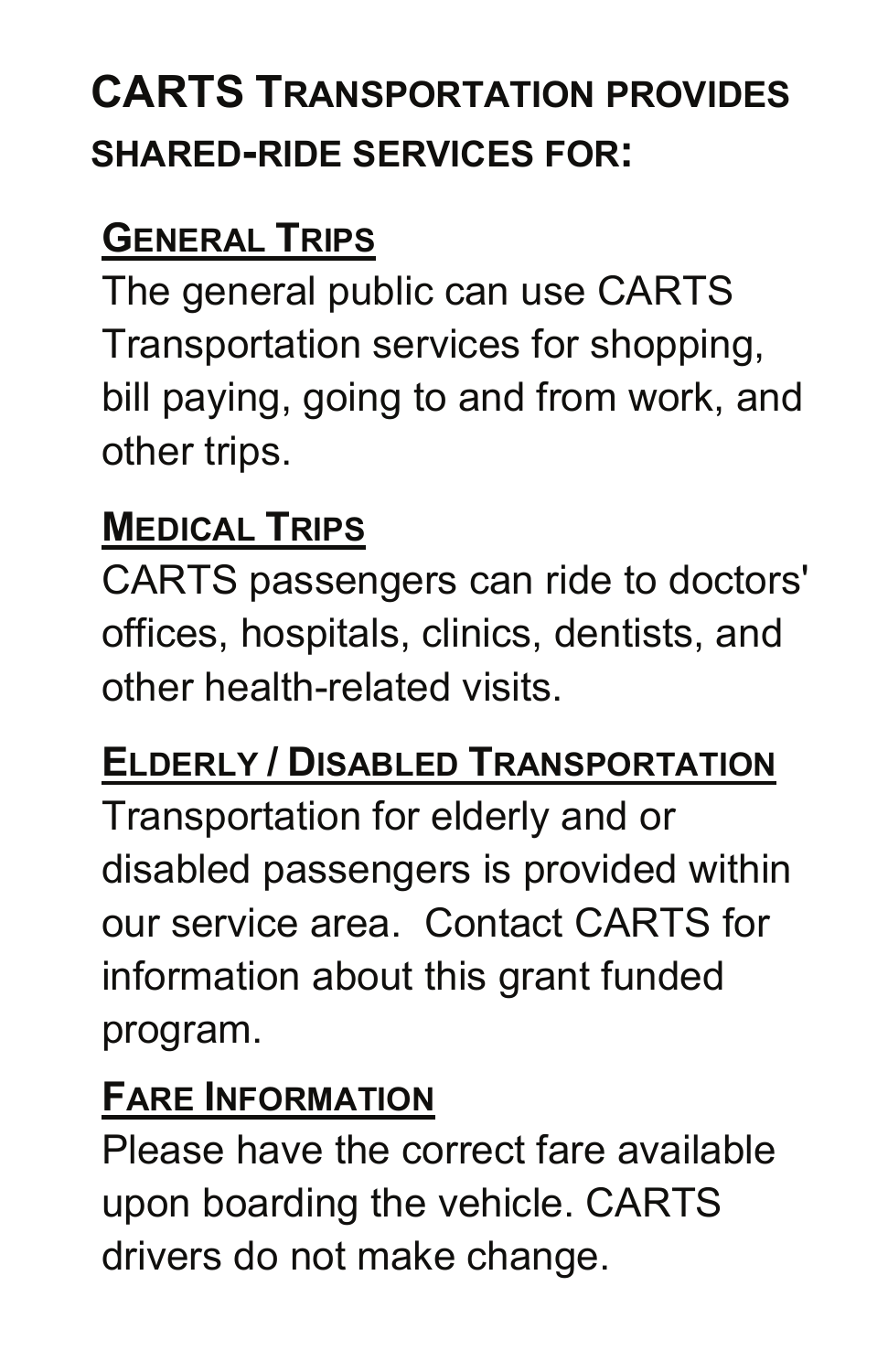# $\overline{\textbf{T}}$  **RIP**  $\overline{\textbf{R}}$  **RESERVATIONS**

Trips are provided as a first-come, firstserved, availability-based service. It is important that you call 252-636-4917, for a get  $f$  and  $f$  and  $f$  and  $f$  and  $f$  and  $f$  $\sum_{i=1}^{n}$ as soon as you know about your trip, to make a reservation.

 $252-52$ 12:00 noon, 2 business days prior to the trip, be sure to have the following ialion ready. When you call for a trip reservation up to 30 days in advance but no later than information ready:

- Your name and pick-up address
- Your phone number and a phone number at your destination
- gen neemanned<br>c • Address of your destination
- Date and time of appointment or 28562 desired trip
- Whether additional passengers or an assistant will be traveling with you, you are in a wheelchair, or you need other special assistance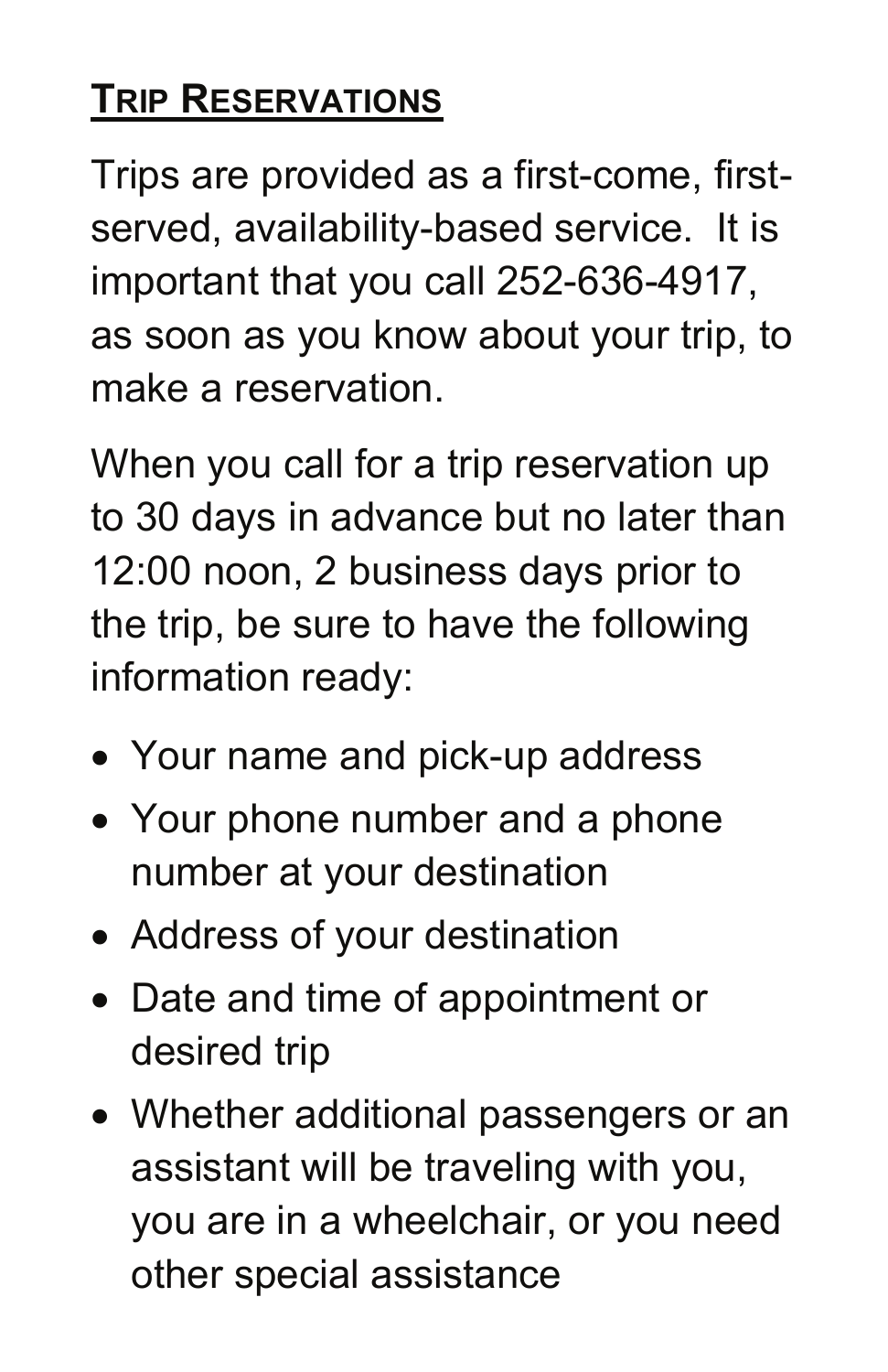### **PERSONAL CARE ASSISTANTS**

A Personal Care Assistant (PCA) may ride with you. Be sure to tell the calltaker if a PCA will be riding with you, when you make your reservation.

### **CANCELLATIONS**

To cancel your ride, call **252-636-4917** before 5:00 the business day prior to your pickup.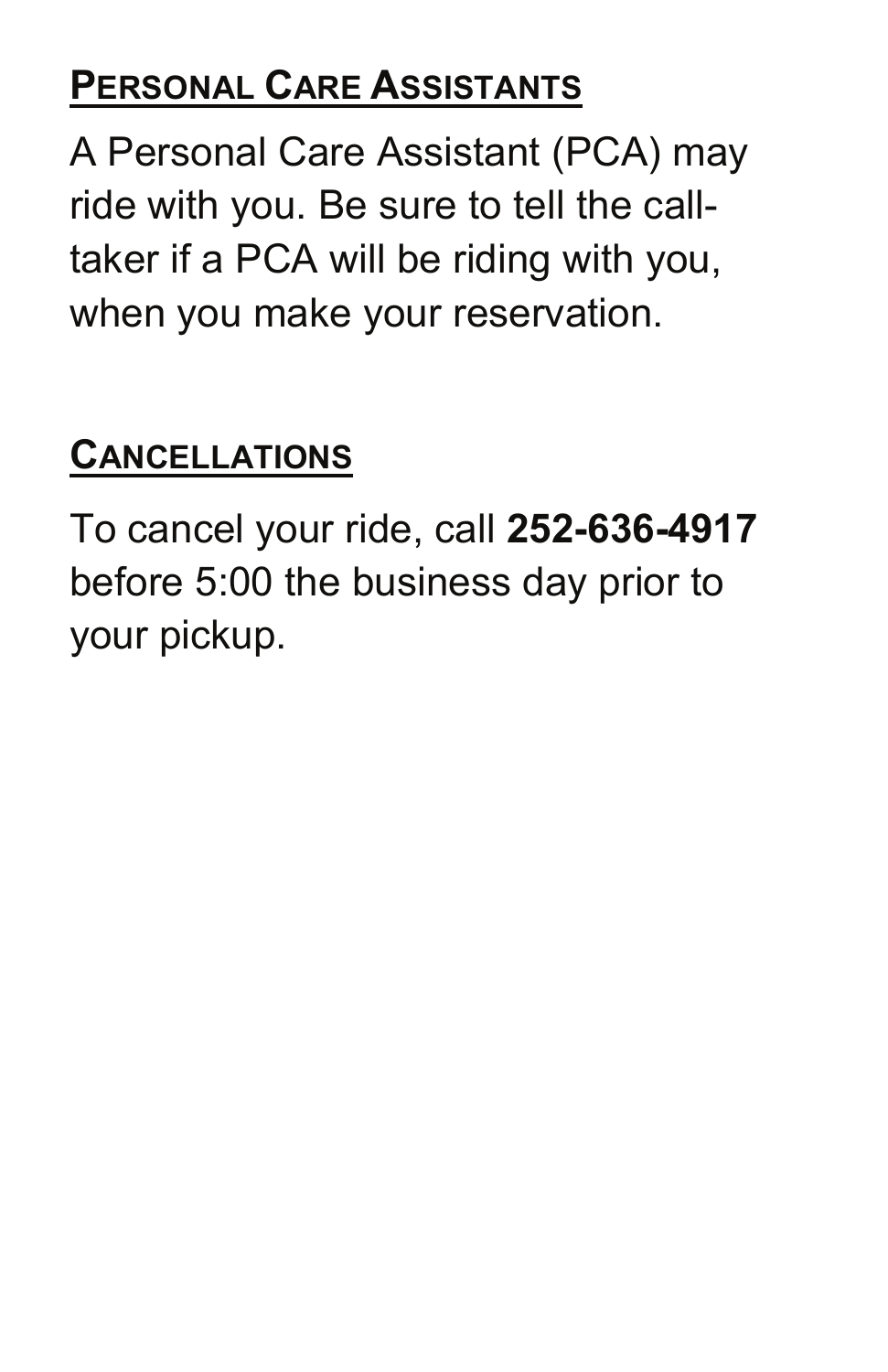### **TRAVEL TIPS AND RULES**

- Be ready at least 15 minutes before the designated pick up time assigned when your reservation was scheduled.
- Keep your seatbelt buckled.
- Wheelchairs must be in good working condition including operable seatbelts.
- Infant must have their own car seat, as required by North Carolina law unless prior arrangements have been made with CARTS. Booster seats will be provided by CARTS. Children age 17 and under must have adult supervision unless pre-approved.
- There is no smoking or vaping allowed in the vehicles. Tampering with vehicle equipment is not allowed.
- CARTS Transportation may deny service to anyone who displays inappropriate or unsafe behavior to the driver and/or to other riders.